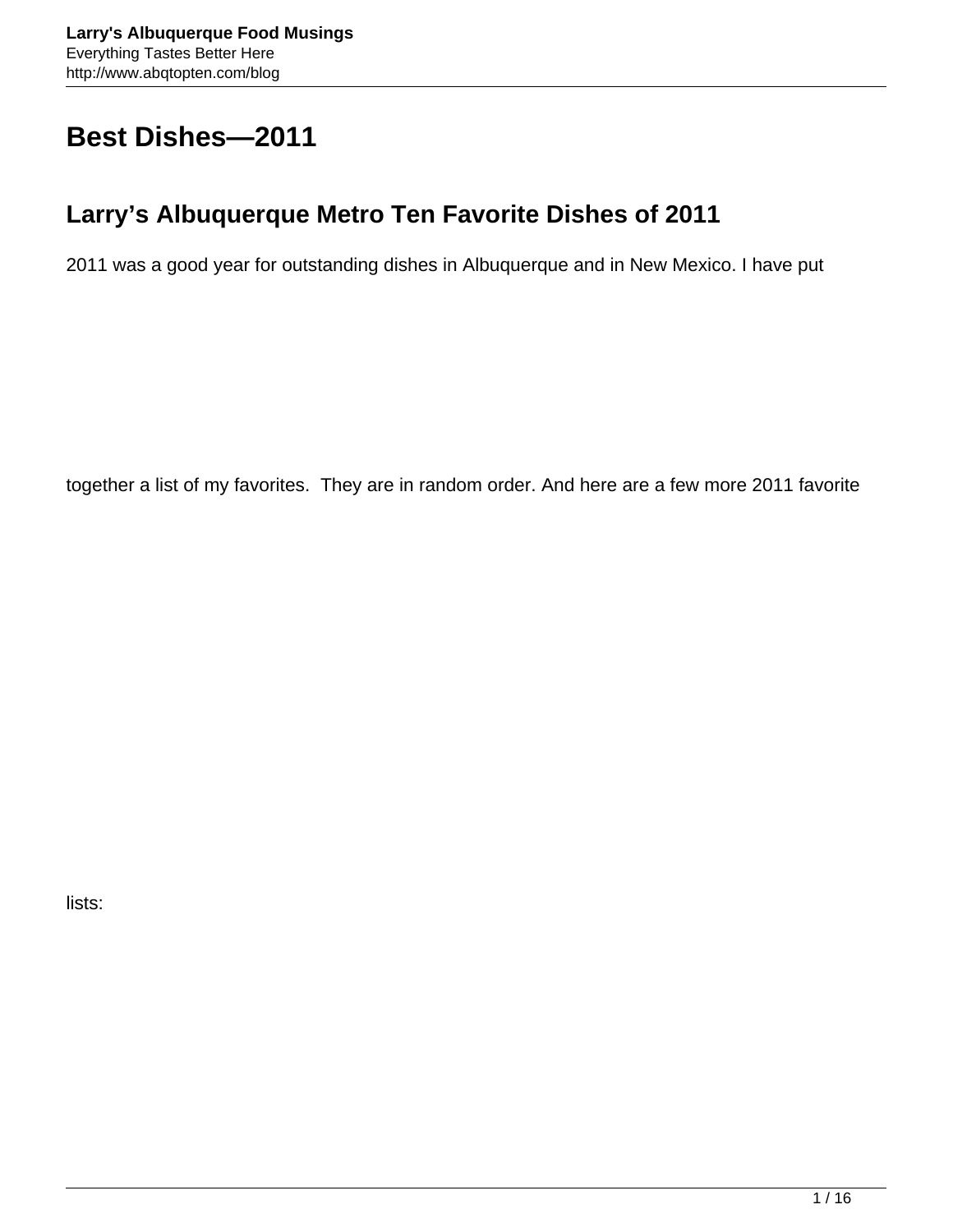

#### MinaYamashita

Mina's Yamashita's list of the best dishes of 2011. Mina is cool, and her tastes are much more elegant that mine. Muna writes the column Mina's Dish for The Weekly Alibi.



Gil Garduño Himself

**Gil Garduño** and friends have also weighed in with some of their favorites. They appear in a string of comments on his blog Gil's Thrilling (And Filling) Blog, which yyou should read every few days. To see his list iand other users lists n the Comments section, you need to [scroll around near the](http://nmgastronome.com/blog/?page_id=432#comment-24693) [bottom of the page.](http://nmgastronome.com/blog/?page_id=432#comment-24693)

And then there is **[New Mexico Magazine's](http://nmgastronome.com/blog/?p=11468) list for 2011.** 

You may also want to see my Top Ten List and Hall of Fame. The tabs on the navigation menu at the top of this page will get you there.

**OK. Here we go.**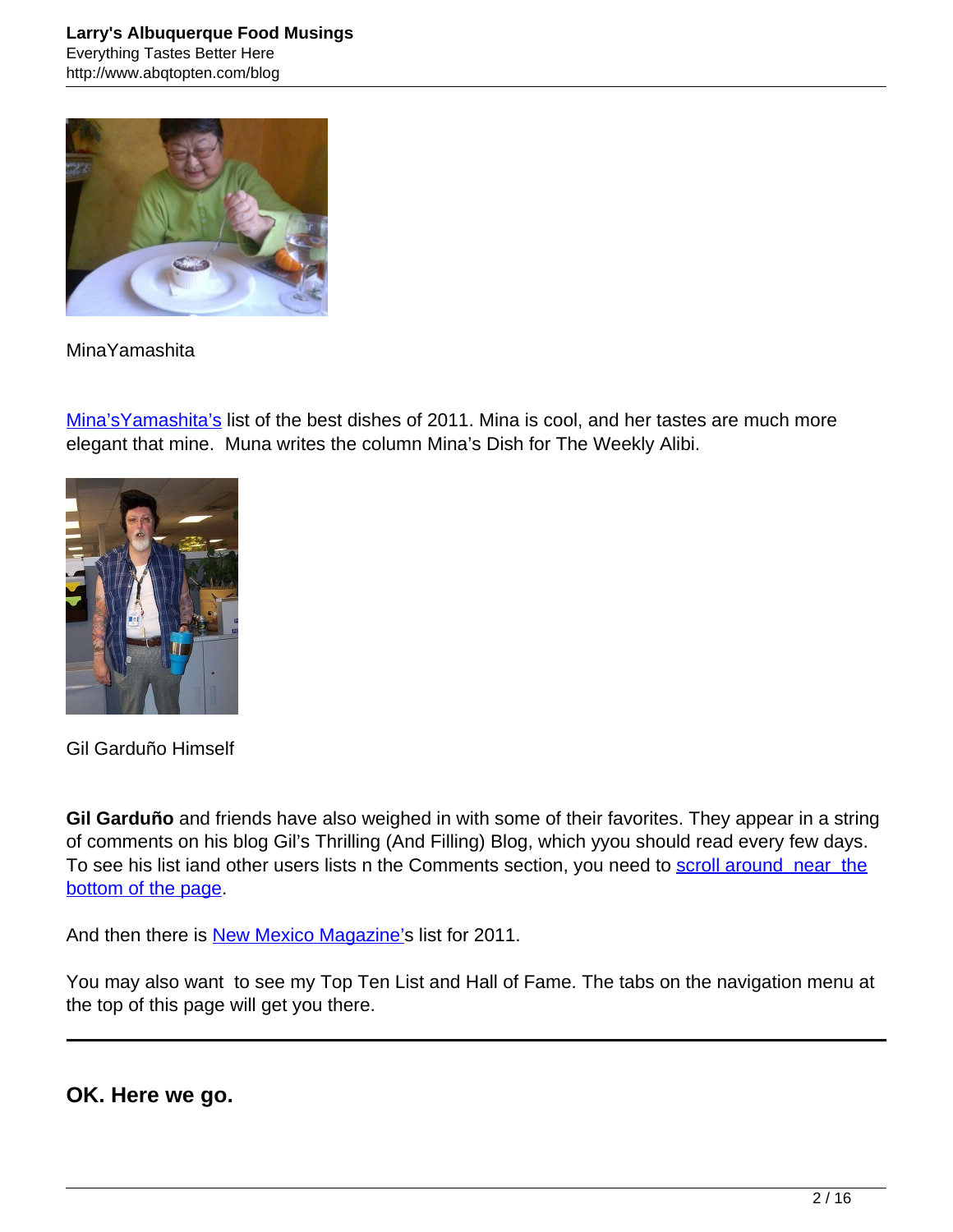

**OrviettoPasta** 

### **Orvietto Pasta—[Nicky V's](http://www.abqtopten.com/blog/nicky-vs-neighborhood-pizzeria/).**

I can't rave enough about Nicky V's Orvietto pasta. Pancetta, crimini's, peas, cavatappi noodles in a beautiful reduction of sauces, and finished with pinon and fresh herbs – amazing, spectacular, and all those other superlatives. Several gastronome friends have told me that this is the best pasta dish that they have had anyplace, and they'll get no argument from me.



### Cubano

**Cubano Sandwich**—[Guava Tree Café,](http://www.abqtopten.com/blog/guava-tree-cafe/) Roast pork is the soul of a Cubano. It must be perfect. The pork prepared by Anamargarita Otero, the vivacious and effervescent chef, has been lovingly marinated and slow roasted to enhance the flavor and retain the juiciness of the pork without rendering all the fat (which dries out the pork). This, together with sweet ham, nutty tasting Swiss cheese, thin pickles, and the correct mustard is placed on delicious bread (from TLC on Osuna) and finished off in a panini press until the cheese pulls it all together. Three napkins juicy. My first bite brought tears to my eyes — I have been searching for this kind of perfection for decades, and now I have found it.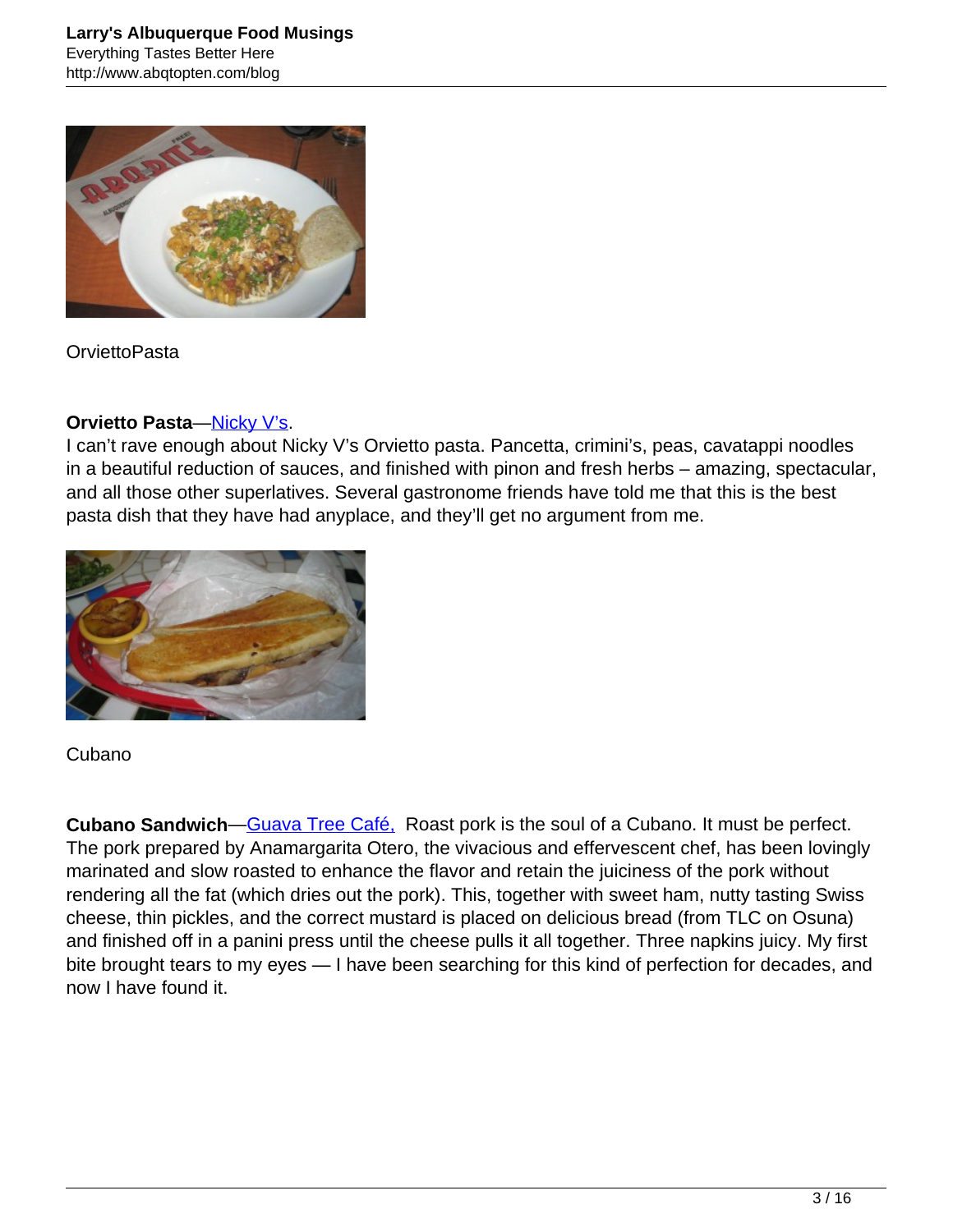

Sweetbreads – Ris De Veau

#### **Sweetbreads**—[Blade's Bistro\(](http://www.abqtopten.com/blog/blades-bistro/)Placitas).

The word "sweetbread" is first attested in the 16th century, but the logic behind the name is unclear. "Sweet" is perhaps used since the thymus is sweet and rich tasting, as opposed to savory tasting muscle flesh. "Bread" may come from brede 'roasted meat'. There are many ways to cook sweetbreads, and you should read some of the [sewwtbread recipes](http://www.recipesecrets.net/forums/ask-cooking-questions/29449-veal-sweetbreads-ris-de-veau-recipe-needed-please.html). Kevin's version is done in a rich and complex cream sauce with bits of apple that have softened during the cooking. Served with whipped potatos, carrots, and red cabbage, I could have sworn that I had been transported to the French countryside. This is an outstanding French peasant dish that you need to try after you get over the notion that you are eating the pancreas of a veal.



Carne Adovada Stuffed Sopaipilla

#### **Carne Adovada Sruffed Sopaipilla Smothered in Red**—[Mary & Titos](http://www.abqtopten.com/blog/mary-titos/).

During our last return, Antoinette told ma about the restaurant's appearance in the New York Times article [36 Hours in Albuquerque.](http://travel.nytimes.com/2011/10/23/travel/36-hours-in-albuquerque.html?hpw) Yet more fine and richly deserve accolades. Read more comments on this blog.

I again had my usual Carne Adovada Stuffed Sopiapilla (turnover, she calls it) and Jane had a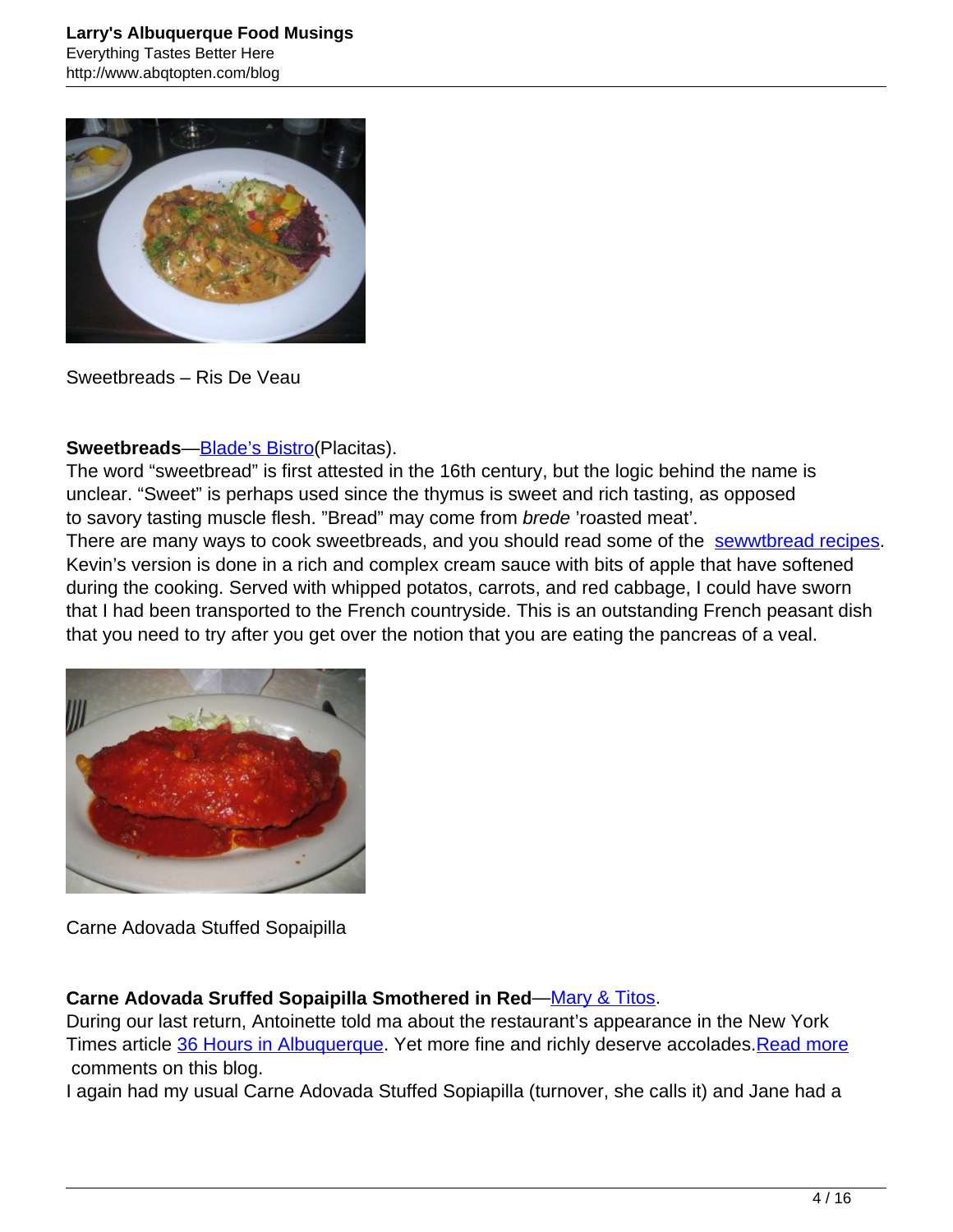plate of Carne Adovada. Both with the best red in the universe. This is New Mexico Mom and Pop at its very best. If you haven't been here, do it now.



Wooly Pig (Mangalitsa)

## **The Wooly Pig (Mangalitsa Pork)**—[Jennifer James 101](http://www.abqtopten.com/blog/jennifer-james-101/).

curly bristled Mangalitsa hogs are the most corpulent and unusual in a parade of breeds that has found favor among chefs for their richer taste and fuller fat content than the customarily meat-bred hogs that are the staples in American restaurants.

Wooly Pig was a special menu item (May 13-14) that we lucked into when we arrived at JJ101 for Chesapeake Bay soft shell crabs. This piece of pig had the most intense flavor of anything I have ever had from other pigs, including some of those peanut-fed porkers from Virginia. Ordered medium rare, it arrived with a slightly charred outside, very tender inside, and some of the most delicious meat fat that I have ever encountered. Superb. [BTW, the fat is more unsaturated than that from more common breeds.]



Soft Shell Crabs

**Soft Shell Crabs** — [Jennifer James 101.](http://www.abqtopten.com/blog/jennifer-james-101/)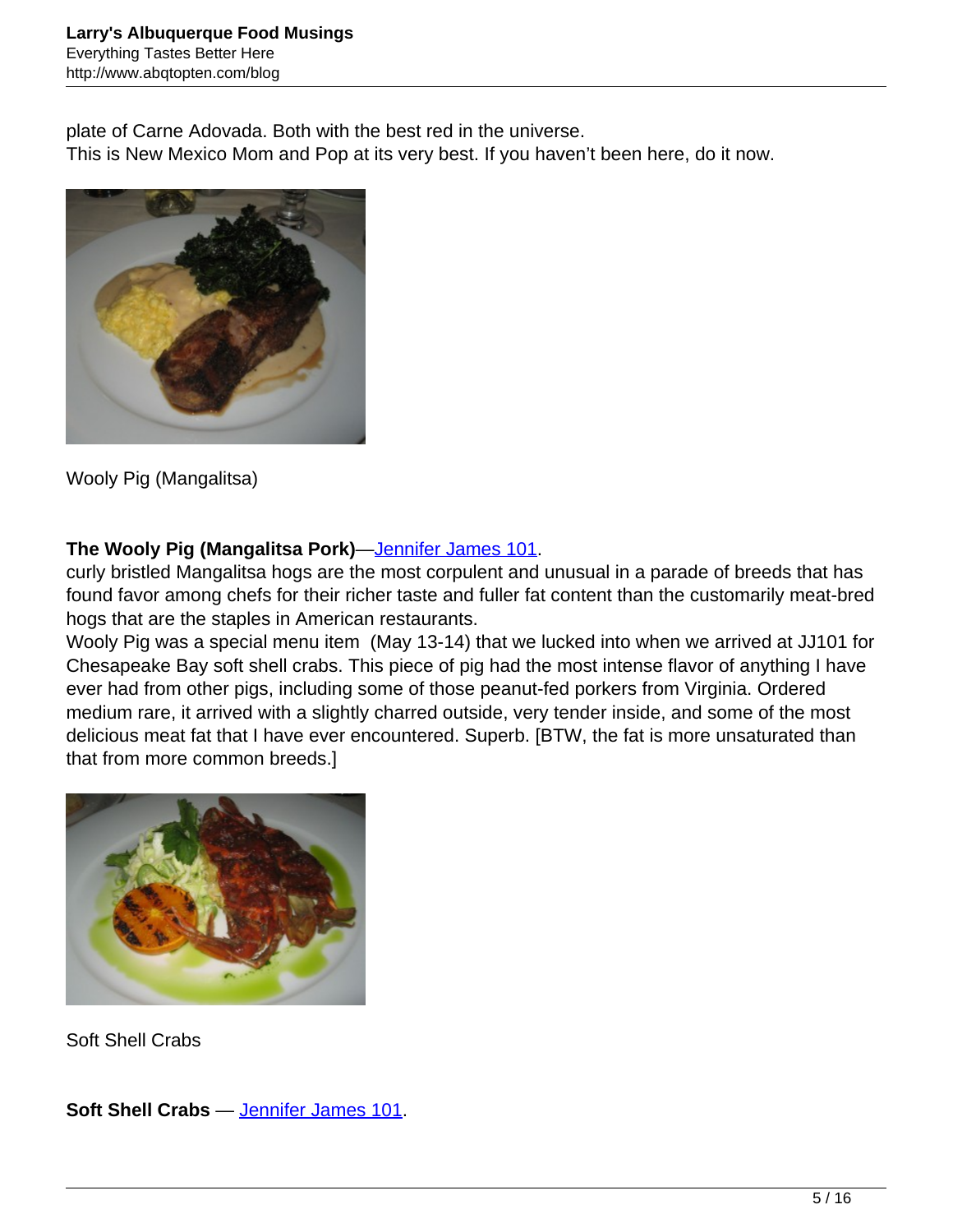Soft shell crabs are among the ugliest and sweetest tasting denizens of the salt water estuarine habitat. My all-time favorite seafood is simply sautéed soft shell blue crabs from the Chesapeake Bay, where I could get these treats any day during the summers while I was growing up. I hesitantly squeezed on some drops from the orange and took a forkful. A miracle occurred. This was the best soft shell I have ever tasted. Perfectly cooked, juicy and sweet, and the sweetness of the orange complemented the sweetness on the crab meat. And then I tried the slaw, fearing that the piquancy of the jalapeños would mask the delicate sweetness of the crab. Wrong again. Second miracle. The combination was almost orgasmic.



Carnitas ala Mex

### **Carnitas ala Mex[—El Bruno's \(4](http://www.abqtopten.com/blog/el-brunos-restaurante-y-cantina-abq/)<sup>[th](http://www.abqtopten.com/blog/el-brunos-restaurante-y-cantina-abq/)</sup> [St.\).](http://www.abqtopten.com/blog/el-brunos-restaurante-y-cantina-abq/)**

Grilled sirloin cubes, two rolled cheese enchiladas (Christmas), beans, and a flour tortilla.

Every Carnitas plate that I have ever had until now has consisted of grilled cubed pork tenderloin, and I was somewhat hesitant about ordering sirloin Carnitas. I shouldn't have been. Perfectly grilled cubes done medium rare (yes, they ask and pay attention) were exceptionally tender, juicy, and tasty. The accompanying cheese enchiladas were also excellent, covered with Red and Green (Christmas). The red is complex and smoky, of medium piquancy, and the green was hotter, but not quite incendiary. Great chiles.

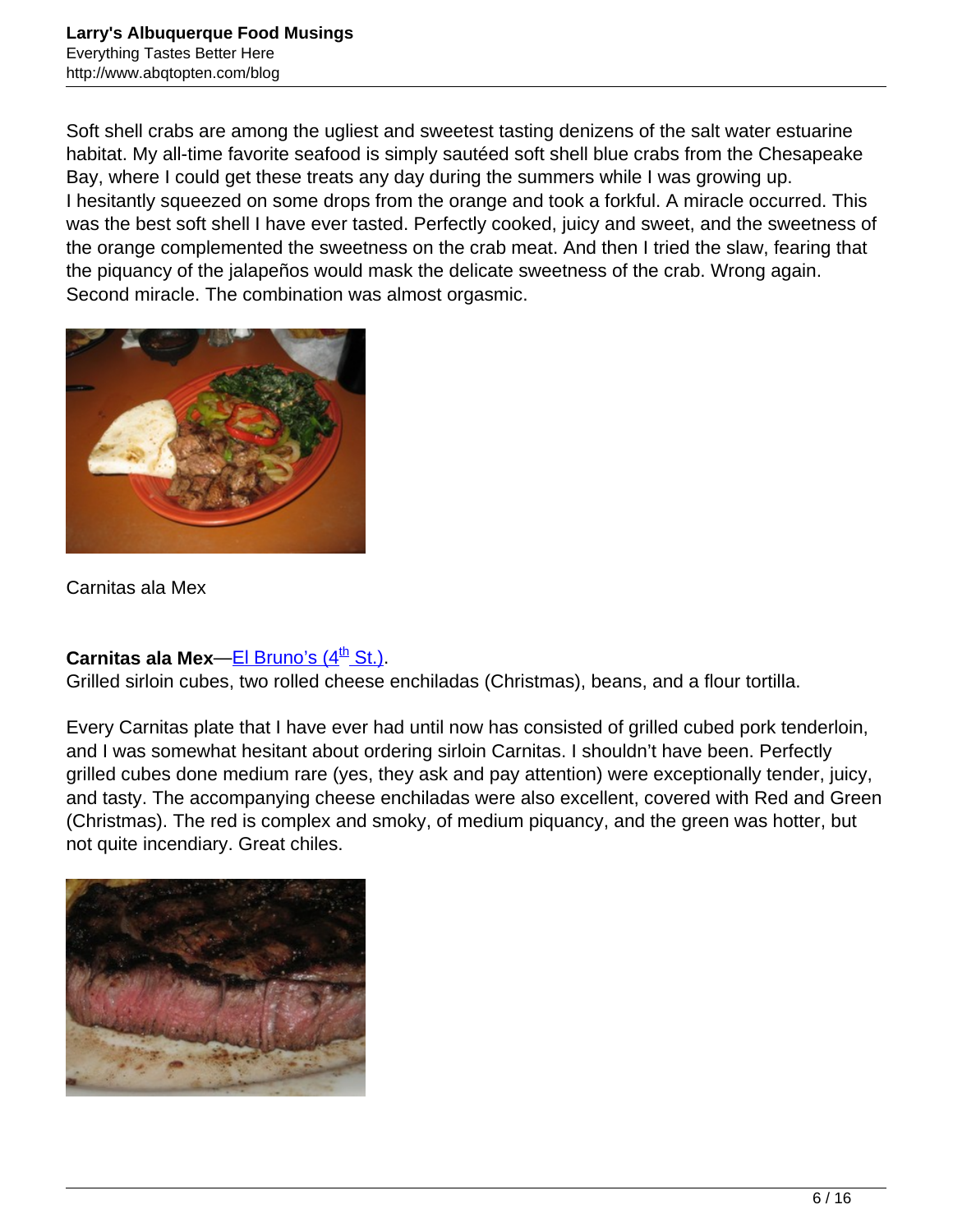Ribeye

#### **Ribeye**—[Monte CarloSteak House](http://www.abqtopten.com/blog/monte-carlo-steak-house/)

My 14-oz ribeye was perfectly medium rare and was the tastiest hunk of beef I have had outside of Lincoln, Nebraska. Juicy and fork tender. Served with fantastic fries, this meal was among the very best of any kind I have had here. Non-yuppie salads were pretty good, too — mostly iceberg with a delicious tangy Greek house dressing. Jane had a slab of prime rib that looked and tasted fabulous (her words, as she came up for air). Her baked potato was perfectly done.



Rack of Lamb

### **Talus Ranch Rack Of Lamb**—[Bien Shur at Sandia Resort](http://www.abqtopten.com/blog/bien-shur-restaurant/).

Asiago, Mission Fig, Asparagus, Potato Terrine, Red Wine Reduction, Cherry Gastrique. [Talus Wind Ranch](http://taluswindranch.com/) is a 460-acre ranch located 30 miles southeast of Santa Fe in Galisteo, New Mexico. Humanely raised, transported and processed, their animals never see a feedlot. The result? Lamb that is tender and flavorful, animals that are well cared for, and local agriculture that is supported by New Mexicans.

This small rack is better than any lamb I have had, including that we had in Iceland. Forget Australia—this is the real thing. This entrée is silky smooth and tender, and has a taste that won't stop. Perfectly done medium rare, it outshone everything else in our meal.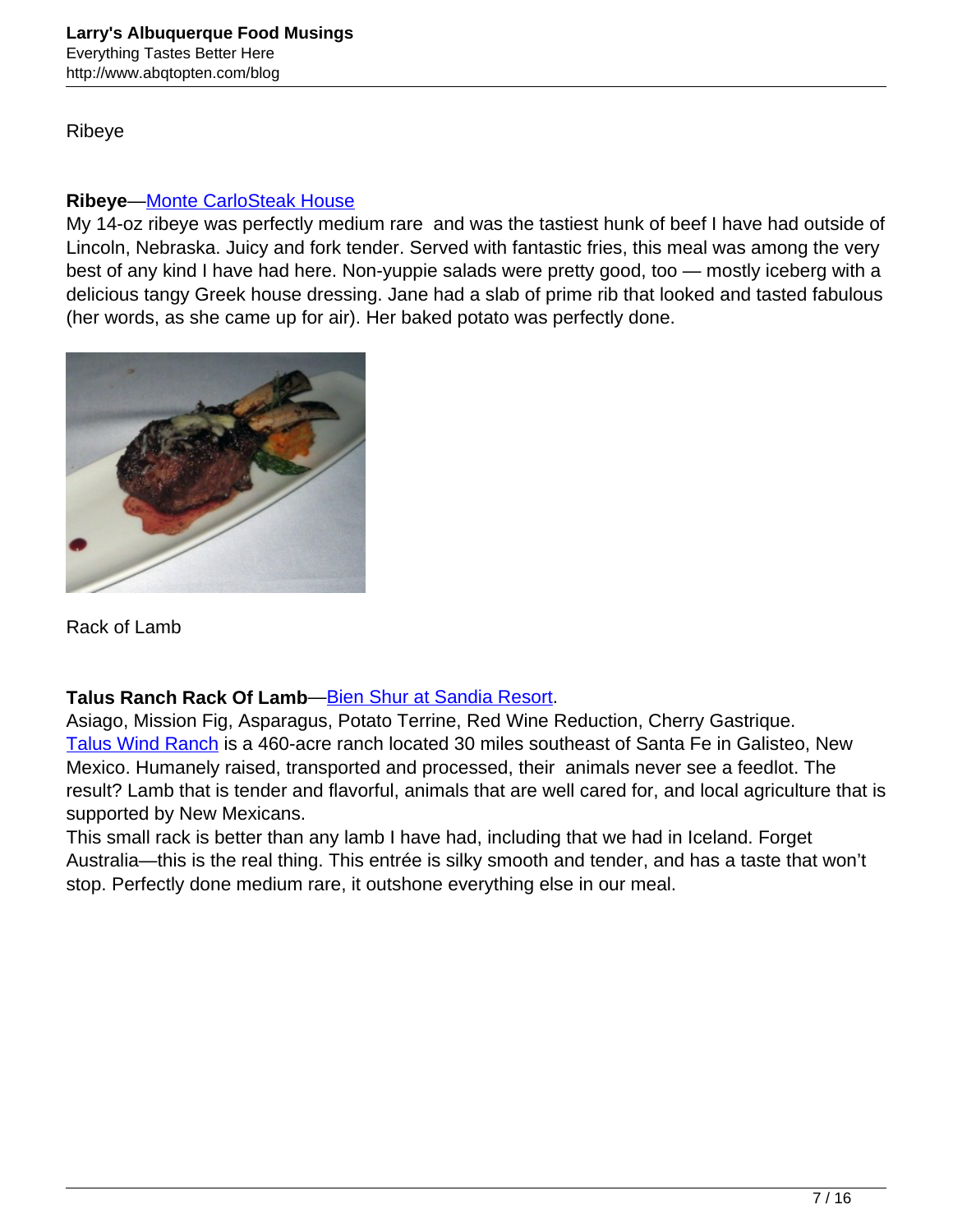

Sous Vide Kurobuta Pork Chop

#### **Sous Vide Kurobuta Pork Chop**[—Bien Shur.](http://www.abqtopten.com/blog/bien-shur-restaurant/)

Cheddar & Chorizo White Polenta, Haricot Verts, Roasted Garlic Demi Glace. This is a huge pork chop, about 1¼-in thick, and nicely frenched. The presentation and plating is gorgeous. The taste? I may never go back to supermarket pork chops again. The sous vide treatment results in a chop that is uniformly done throughout, remains juicy, and is smashingly tender. The polenta is as good as it gets, and the beans are delightful. There is a subtle hint of garlic here.



Dong Bo Pork

## **Dong Bo Pork (by Su Shi: 13th century**)[—Budai](http://www.abqtopten.com/blog/budai-gourmet-chinese/).

Dong Bo Pork (???) instantly caught my eye. It is named after the famous scholar and poet Su Shi, alias Dong Bo, (1036-1101), who was a writer, poet, artist, calligrapher, pharmacologist, and statesman of the Song Dynasty, serving in the Court of Emperor Shen Zong. In the highly capable and magic hands of Hsia Fang, this pork belly dish is, simply put, the best Chinese dish I have ever had. Perfectly cooked with a thick and complex red-brown sauce, it is like nothing else I have ever tasted on this planet. A new entry on my personal favorite list.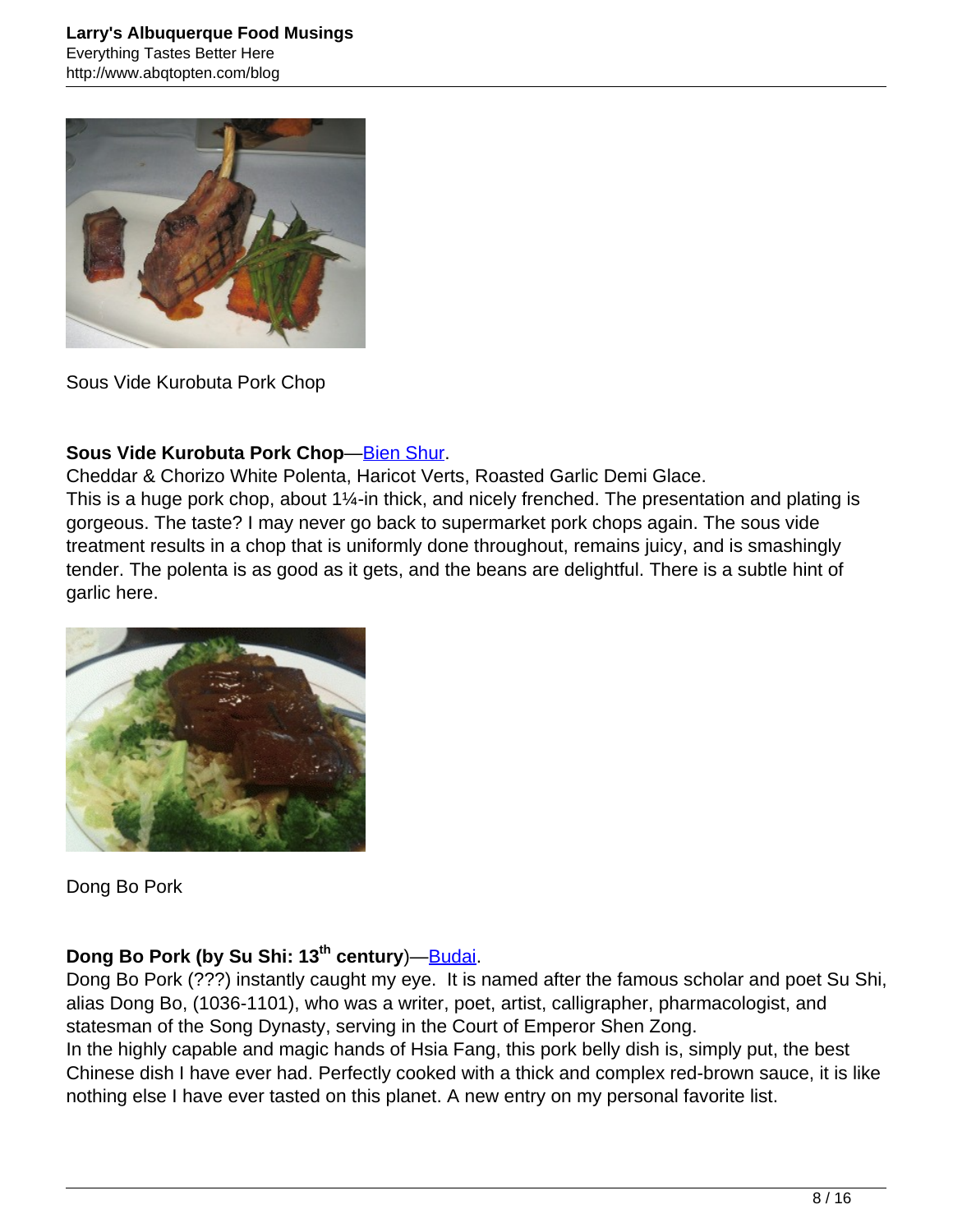(So I can't count)

## **Extras:**

- 1. Anything ay Jennifer James 101
- 2. Anything at Mary & Tito's
- 3. Anything created by Marc Quiñones at Bien Shur

## **Larry's New Mexico Ten Favorite Dishes of 2011**



The World's Best Green Chile Cheeseburger. Really.

### **Green Chile Cheeseburger—[Sparky's Burgers & BBQ](http://www.abqtopten.com/blog/sparkys-burgers-and-bbq/) (Hatch).**

The World's Best Green Chile Cheeseburger. Really.

When you go to Hatch, you probably want a Green Chile Cheeseburger. Sparky's is the place where you need to get it. Anyplace else will serve you an imitation.

The beef is hand-cut, hand-ground, hand-formed, and cooked correctly to your desired degree of doneness. Add a slice of cheddar and Hatch Green (what else), embed the thing in a nondescript bun, and you have the best Green Chile Cheeseburger you are likely to get anyplace. This is not one of those designer Green Chile Cheeseburgers like many of those you'll get in the city. It is the real thing, Bubba.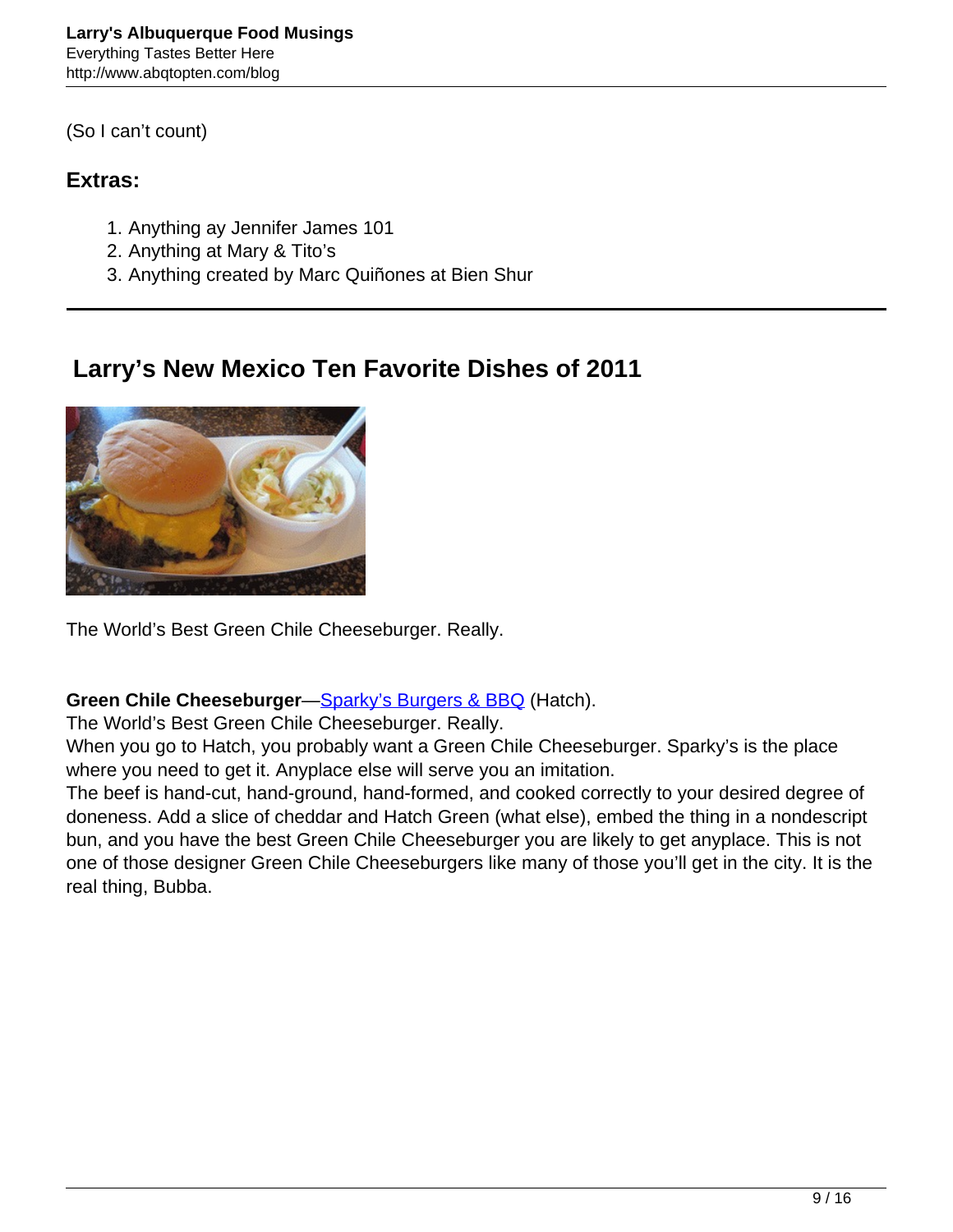

Rum Bread Pudding

## **Rum Bread Pudding—[Lambert's\(](http://www.abqtopten.com/blog/lamberts/)Taos).**

Bread Pudding with Rum Sauce. I search the globe for the best bread pudding. I am a bread pudding freak, an affliction I share with my friend and fellow gastronome Gil Garduño. Lambert's version is currently in second place on my Bread Pudding hall of Fame. [It was first until it was edged out by Karen Todd's at The Dragonfly Cafe & Bakery. The laurels remain in Taos.] Lambert's bread pudding is almost identical to that from my mother's kitchen, and I grew up with hers as the standard. Lambert's, with its intense rum flavor and creamy texture, trumps mom's.



Carne Asada

### **Carne Asada—Cafe Pasqual's (Santa Fe).**

You really should treat yourself to a meal at Pasqual's. Get a reservation. Even then, you might have a long wait in the line that often stretches up the hill. It.s worth it. If you do get in, you might be seated at the communal table where you can rub elbows with locals. Or tourists. Become friends. Everybody's happy here. This place is outrageously good.

The Carne Asada here is like no other that you will find anywhere in New Mexico. Made with quality beef, is is tender and incredibly delicious. One of mu favorite dishes in santa Fe.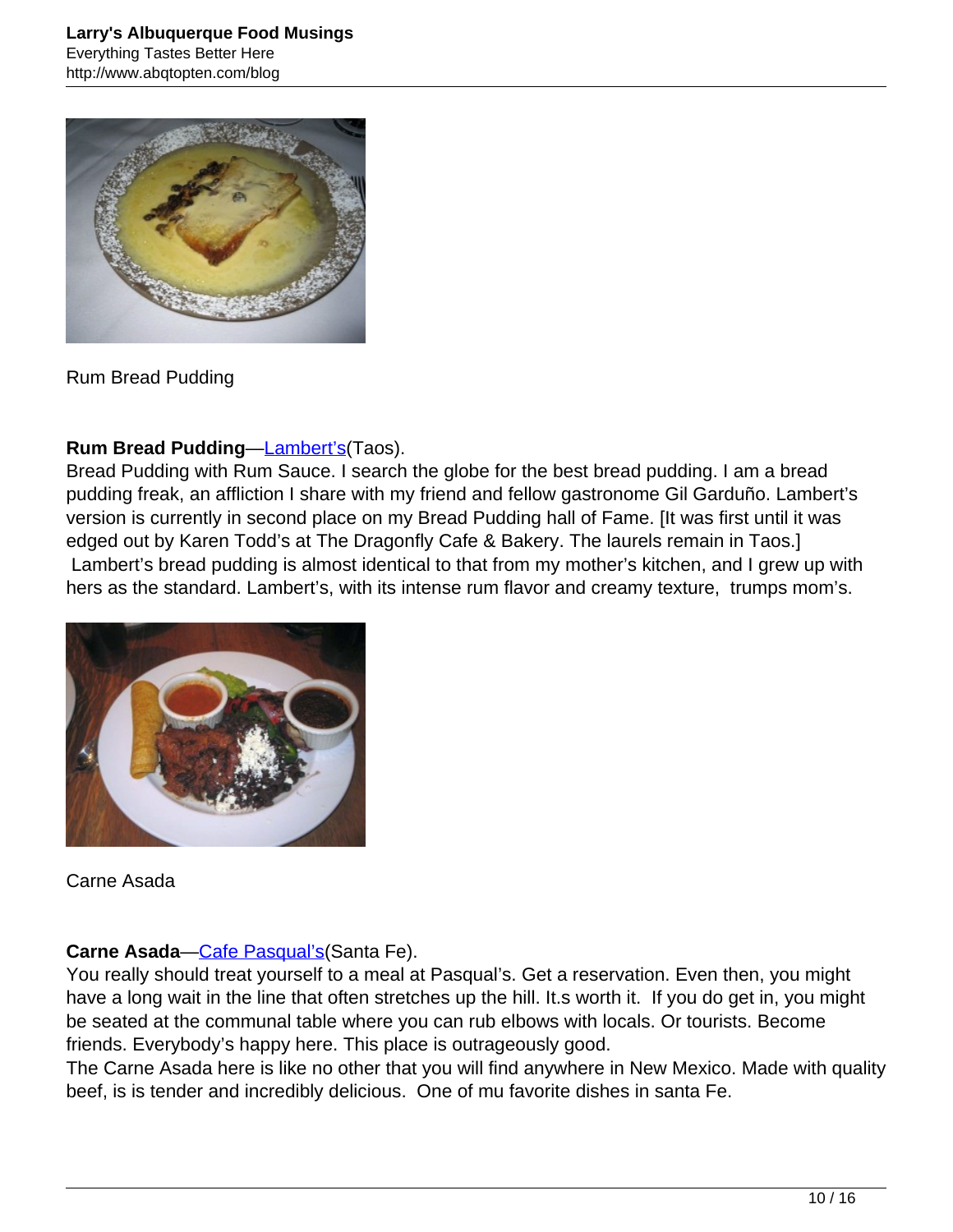

Menudo Rojo

## **Menudo Rojo**— [La Cocina De Doña Clara](http://www.abqtopten.com/blog/la-cocina-de-dona-clara/) (Santa Fe).

The Menudo Rojo is an excellent rendition of a classic dish. The tripe is cooked to exactly the correct texture, and absorbed the taste of the chiles nicely. The hominy is perfectly done, and the rojo is just right — neither too picante nor uninteresting. Served with chopped onion and lime wedges, this version is the best that I've ever had. Mexican oregano and ground cayenne are on every table for patrons to fine tune to their individual taste. My Chicharrón were excellent — not too fatty and not too crispy. Add a little salt and some pinches of cayenne to punch up the taste a bit. Be warned that these are \*not\* New Mexico style Chicharrón.



Blueberry White Chocolate Bread Pudding

**Everything —**[Dragonfly Café & Bakery](http://www.abqtopten.com/blog/dragonfly-cafe-bakery/) (Taos). Yeah, I know—that's a copuot. But everything here is crazy good. The Dragonfly Café and Bakery is a European-style café and bakery located in the heart of historic Taos, New Mexico. Chef and Owner Karen Todd instinctively creates unique and inspired menu items that combine homemade flavors with exotic flair. She does it right. The blueberry White Chocolate Bread Pudding is truly sensational. It ranks number 1 on my Bread Pudding Hall of Fame.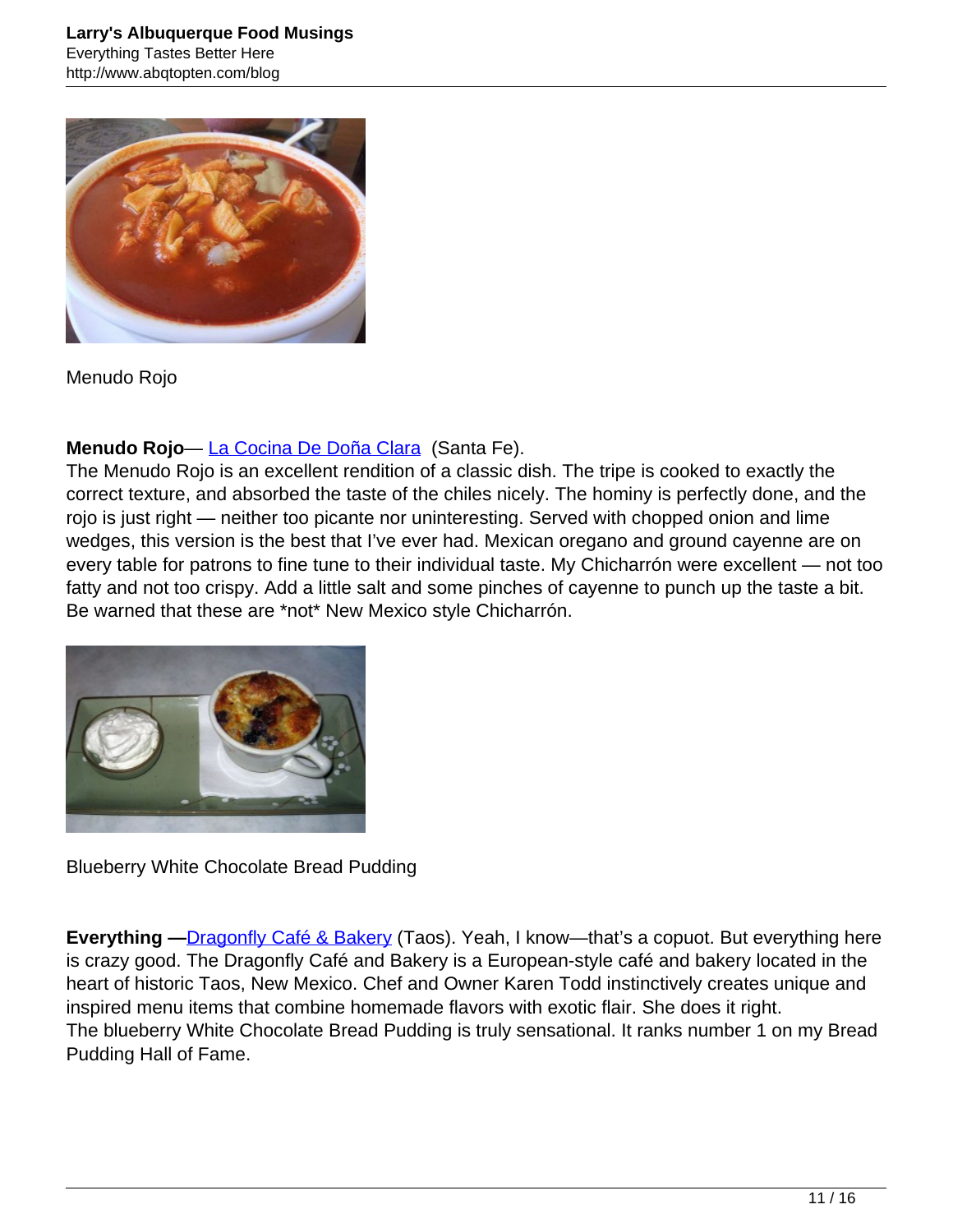

Plaza Posole

### **Posole**—[Plaza Café Downtown](http://www.abqtopten.com/blog/plaza-cafe-downtown/) (Santa Fe).

The food ranges from very good to sensational. Posole and Menudo are excellent. Chicken Mole Enchiladas are sensational, with a rich and complex sauce that is probably better that what your Abuelita made. Try the Pumpkin Posole in the late fall–is is a real taste treat. Get the Menudo very spicy.

Plaza Cafe Downtown suffered a tragic file in 2011, and will reopen in April 2012. I'll be there.



Moroccan Chicken

### **Moroccan Chicken[—Laughing Lizard Inn & Cafe\(](http://www.abqtopten.com/blog/laughing-lizard-inn-cafe/)Jemez Springs).**

The Moroccan Chicken at Laughing Lizard started with a half chicken stewed (slow is the key) with spices with raisins and julienned carrots (about 1 mm.) and mushroom caps had been added. Since neither rice nor couscous are yet allowed on my diet (4 pounds to go!), I had the kitchen add steamed broccoli. The chicken was falling-off-the-bone tender and had absorbed much of the flavor of the stewing liquid. The sweetness of the raisins is a delightful complement to the savoriness of the spices. This is a complex and rich tasting sauce.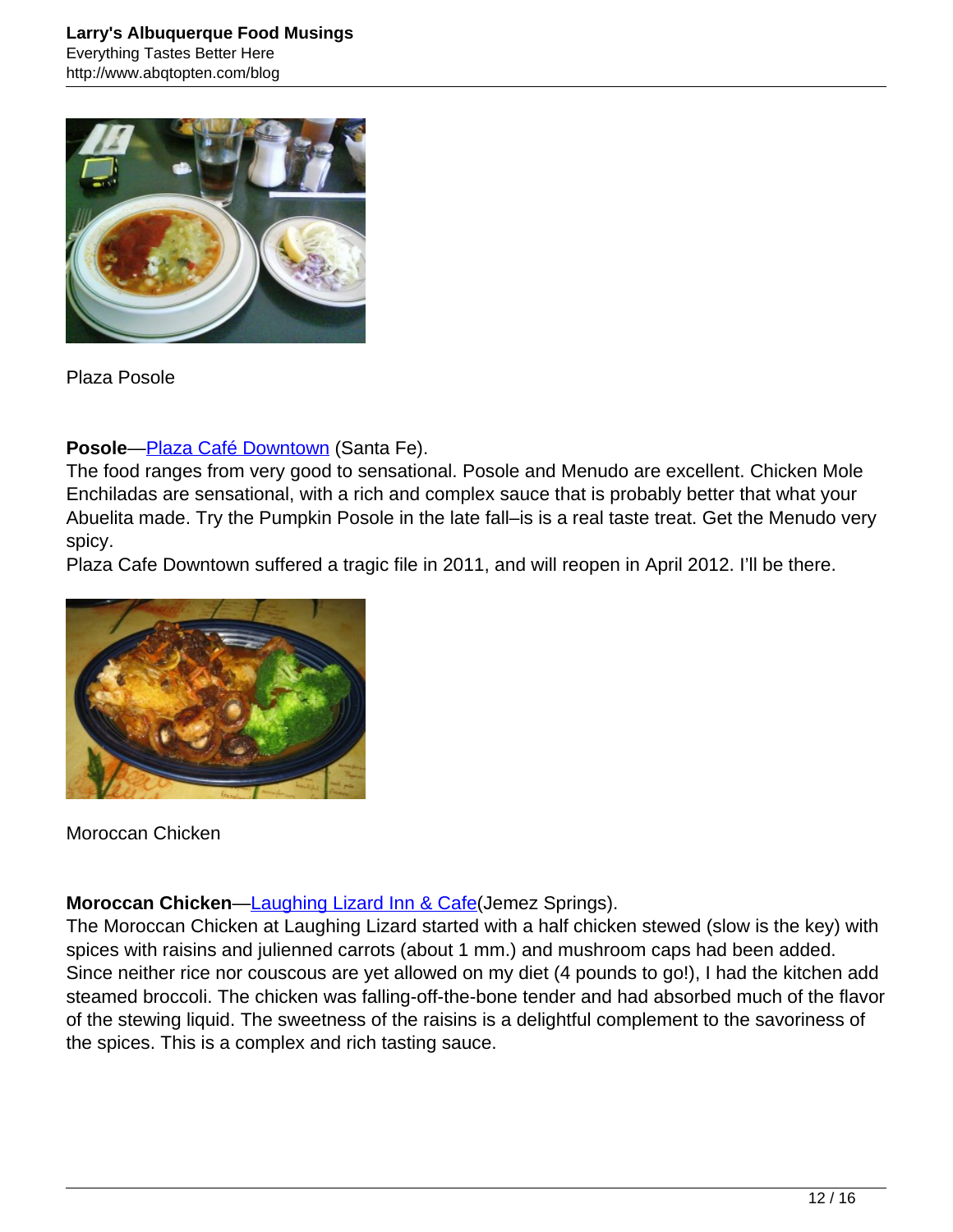Steak Quesadilla

#### **Steak Quesadilla—[Sugar Nymph's Bistro\(](http://www.abqtopten.com/blog/sugar-nymphs-bistro/)Peñasco).**

Grilled Skirt Steak, BBQ Sauce, Onions Cilantro, Cheddar and Jack Cheeses in Crispy Flour Tortillas, Served with Salad dressed with a superb ginger-sesame dressing. Outstanding salad. But the quesadilla was like four crispy slices from heaven. The thin-sliced skirt steak was perfectly done. There was a small dish of house-made salsa with the plate, and it was vet fresh and tasty, complementing the gently crisped flour tortillas that housed the meat and cheese. I may never have quesadillas anywhere else because they willsuffer by comparison to the Bistro's.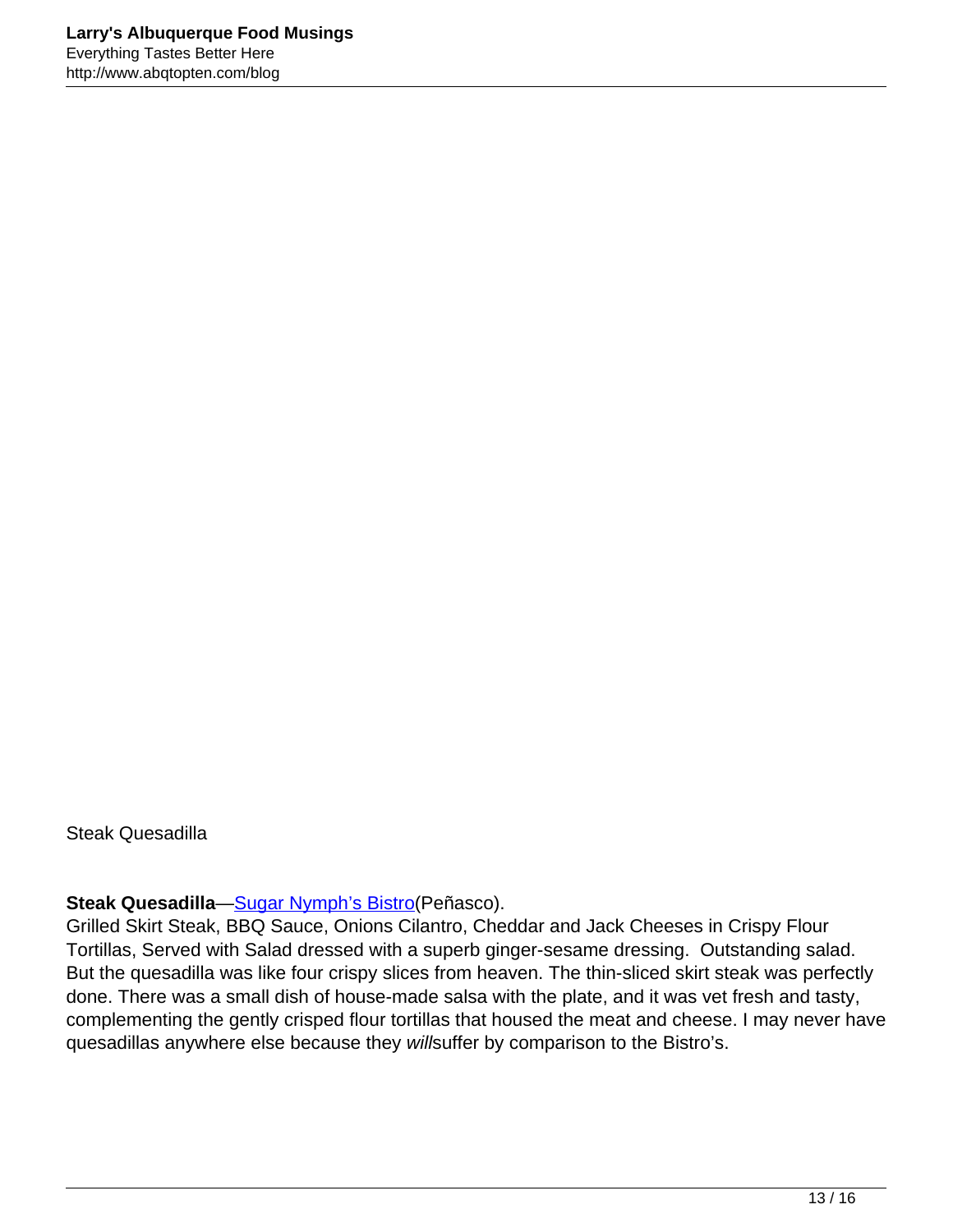

Green Chile Cheeseburger

#### **Green Chile Cheeseburger**—[The Horseman's Haven](http://www.abqtopten.com/blog/horsemans-haven-cafe/) (Santa Fe).

I had been told by gastromomes whom I trust that the Haven makes a really great GCCB, so there we were one Saturday afternoon staring at two of the loveliest looking GCCB creations that I have seen. The beef is properly fatty and not dry, but quite moist without being greasy. These are handcut and hand0formed beef patties with a tantalizingly irregular shape. No cookie-cutter patties here, Bub. The cheese was properly gloppy (with almost stick-to-your-teeth consistency.) Bun was great, not yuppie style with some seeds baked onto the top. I ordered two small dishes of the Green for comparison and experimentation. The regular Green is very high on the piquancy scale, which may be too hot for most tourists and gringos. This I put on one half of the burger, and covered the other half with a mixture (half and half) of the regular and the legendary level 2 stuff. Both halves were fantastic, but then I am a chilehead. This, my friends, is the real stuff.



Green Chile Cheeseburger

**Green Chile Cheeseburger—Cowgirl Café** (Santa Fe). Good live bluegrass jam on Saturday afternoons, too.

One of the best GCCB's around Santa Fe. Nicely grilled and very tasty beef (1/2 #) with whole